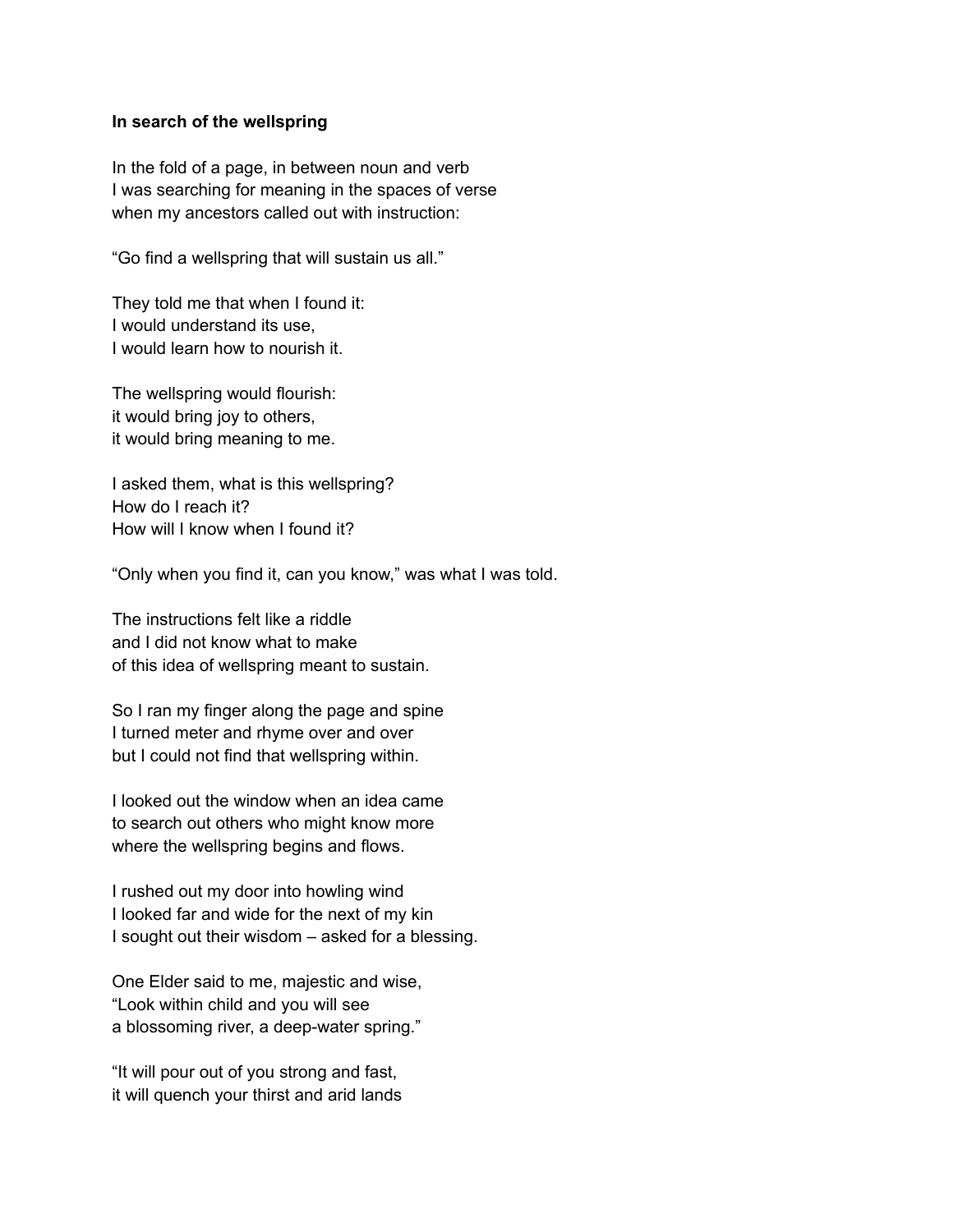it will be ceaseless and bountiful."

But before I could ask anymore, she vanished and I kept walking and searching further for anyone who might know the answer.

The words of my ancestors circled around me, "Find the wellspring that will sustain us all." I realised that it was not only me who needed this spring.

"Only when you find it, can you know," was what I was told.

Surely if others needed a body of water to sustain then others would no doubt be out there searching, or equally, out there lost, far from wellbeing.

Eventually, I happened upon another soul who pointed high at a munro in the distance, and told me to go there and find the answer.

I stood at the apex but could not see the wellspring. There were rivers and fjords, I could see oceans and seas, small rivers, babbling brooks, but nothing called out to me.

All was mighty majestic but it did not feel like mine the water was not a familiar blue of my youth, the temperature freezing – dangerous to touch.

I soon worried the wellspring was not even here. Did my ancestors send me on an impossible mission? What once was beautiful now seemed fractured, broken.

The landscape's fabric looked to pull at the seams hiding difficult truths I had not seen before what once felt like belonging was not anymore.

Perhaps the wellspring had long run dry in the land of my past – home to my ancestors a forgotten place I no longer could grasp.

How can I nourish a wellspring within if I cannot even find inspiration? if I fear I lost it long ago across the sea?